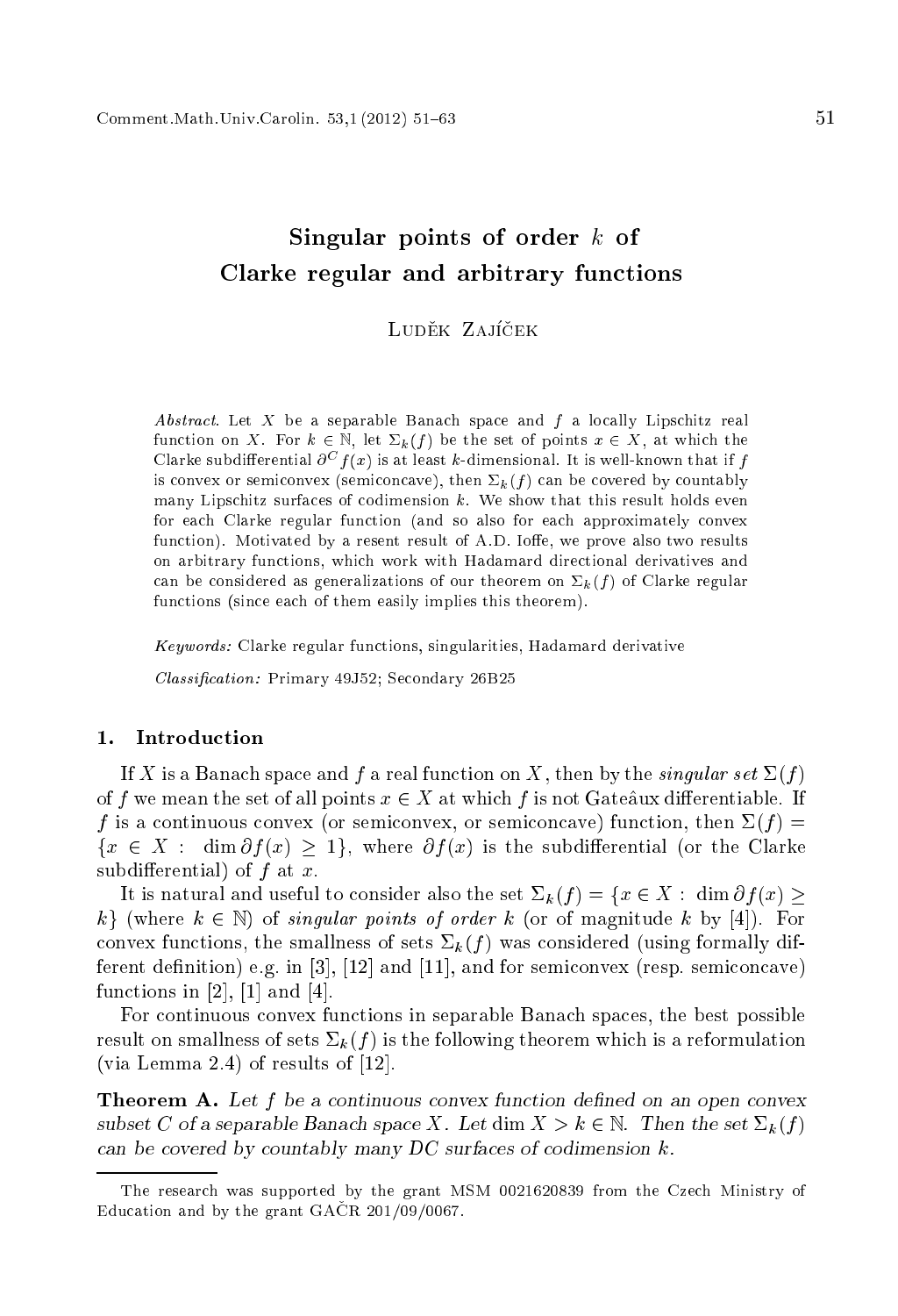### 52 L. Zajíček

(For a complete characterization of singular sets  $\Sigma(f) = \Sigma_1(f)$  for convex functions f in  $\mathbb{R}^n$  see [10].)

For continuous semiconvex (resp. semiconcave) functions, the following analogous result was factually proved in  $[1]$ . Indeed, the proof in  $[1]$  works, if we work with Lipschitz surfaces of codimension  $k$  (see Definition 2.2 below) instead with " $\infty - k$  rectifiable sets" of [1].

**Theorem B.** Let f be a continuous locally semiconvex (or semiconcave) function defined on an open subset G of a separable Banach space X. Let  $\dim X > k$ N. Then the set  $\Sigma_k(f)$  can be covered by countably many Lipschitz surfaces of odimension k.

Note that this result can be improved  $([5])$  in the spirit of Theorem A. Namely, in superreflexive spaces, the Lipschitz surfaces of Theorem B can be "parametrized by differences of Lipschitz semiconvex functions".

In the present article we prove the following generalization of Theorem B.

**Theorem 1.1.** Let  $f$  be a locally Lipschitz Clarke regular function defined on an open convex subset G of a separable Banach space X. Let  $\dim X > k$ N. Then the set  $\Sigma_k(f)$  can be covered by countably many Lipschitz surfaces of odimension k.

In particular Theorem B holds with the weaker assumption that  $f$  is approximately convex in the sense of  $[8]$ . (For the fact that each approximately convex function is Clarke regular see  $[8, Corollary 3.5 and Theorem 3.6].$ 

Theorem 1.1 is an easy consequence of the following Proposition 1.2 on locally Lips
hitz mappings. So, this proposition, whi
h is perhaps of an independent interest, an be onsidered as a generalization of Theorem 1.1.

**Proposition 1.2.** Let X be a separable Banach space, Y a Banach spaces,  $G \subset X$ an open set, and  $f: G \to Y$  a locally Lipschitz mapping. Let  $\dim X > k \in \mathbb{N}$ . Denote by  $\Sigma_k^*(f)$  the set of those  $x \in G$ , for which there exists a k-dimensional space  $V_x \subset X$ , such that, for each  $0 \neq v \in V_x$ , the one-sided directional derivative  $f'_{+}(x, v)$  exists but the (two-sided) directional derivative  $f'(x, v)$  does not exist. Then the set  $\Sigma_k^*(f)$  can be covered by countably many Lipschitz surfaces of odimension k.

Note that, if f is a Clarke regular function, then it is easy to show that  $\Sigma_k(f)$  =  $\Sigma_k^*(f)$  (see Lemma 2.4), and so Proposition 1.2 yields Theorem 1.1.

We will obtain also another generalization of Theorem 1.1 which concern lower directional derivatives  $d^-f(x,v)$  of arbitrary locally Lipschitz functions:

**Proposition 1.3.** Let X be a separable Banach space,  $G \subset X$  an open set, and f a locally Lipschitz function on G. Let  $\dim X > k \in \mathbb{N}$ . Denote by  $\Sigma_k(f)$  the set of those  $x \in G$ , for which there exists a k-dimensional space  $V_x \subset X$ , such that  $d^- f(x, v) + d^- f(x, -v) > 0$  for each  $0 \neq v \in V_x$ . Then the set  $\Sigma_k(f)$  can be overed by ountably many Lips
hitz surfa
es of odimension k.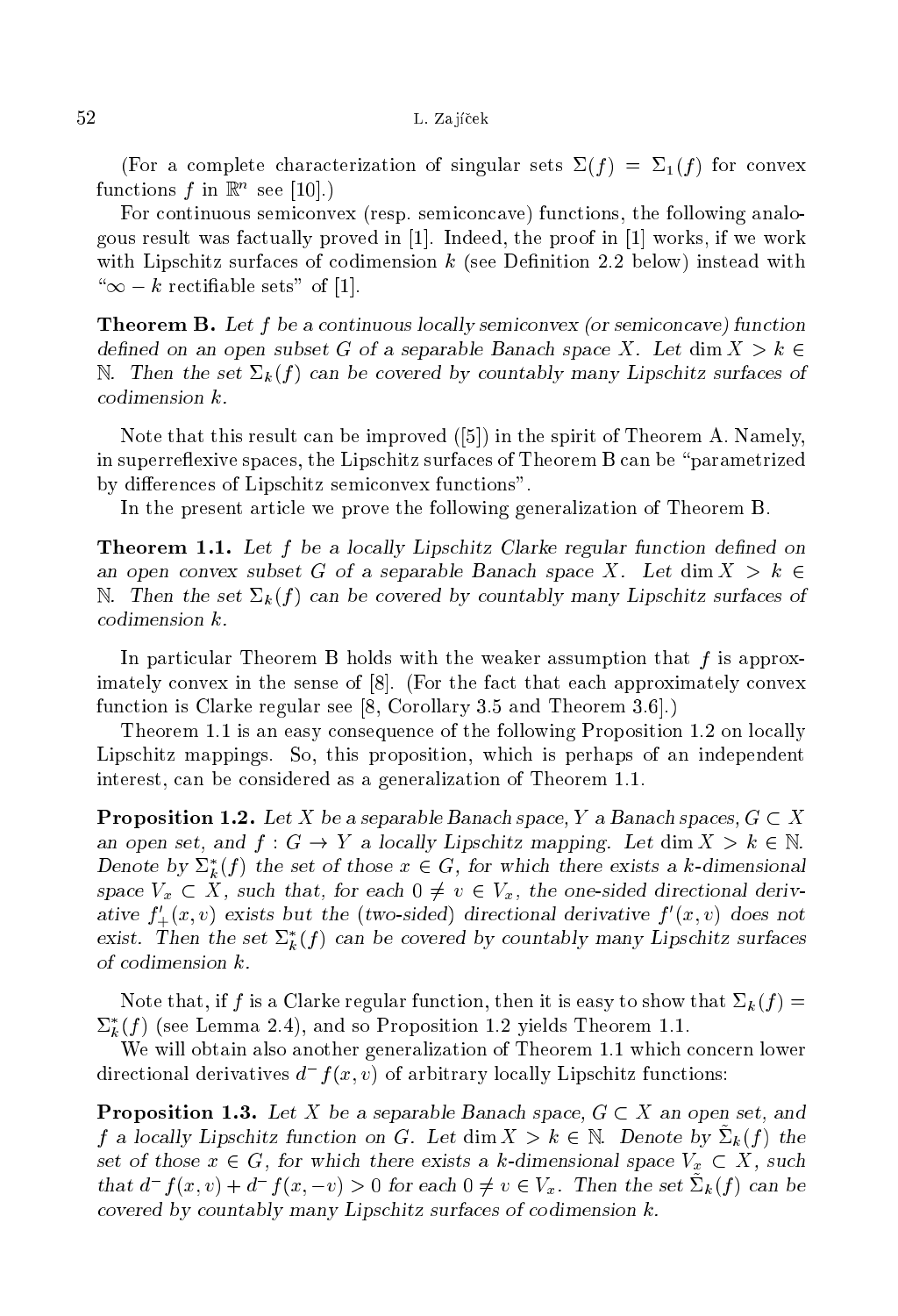Note that, if f is a Clarke regular function, then  $(2.6)$  easily implies  $\Sigma_k(f)$  =  $\Sigma_k^*(f)$  and so  $\Sigma_k(f) = \Sigma_k(f)$ .

In a recent article  $[6]$ , A.D. Ioffe has shown that some results concerning (Dini) derivatives of Lips
hitz fun
tion an be generalized to results on
erning Hadamard derivatives of arbitrary fun
tions. Following this idea, we will prove the following theorems on Hadamard derivatives of arbitrary mappings (fun
tions), which clearly imply (via  $(2.3)$  and  $(2.4)$ ) Propositions 1.2 and 1.3.

**Theorem 1.4.** Let X be a separable Banach space, Y a Banach space,  $G \subset X$ an open set, and  $f : G \to Y$  an arbitrary mapping. Let dim  $X > k \in \mathbb{N}$ . Denote by  $\Sigma_{H,k}^*(f)$  the set of those  $x \in G$ , for which there exists a k-dimensional space  $V_x \subset X$ , such that, for each  $0 \neq v \in V_x$ , the Hadamard one-sided directional derivative  $f'_{H+}(x, v)$  exists but the (two-sided) Hadamard directional derivative  $f'_{H}(x, v)$  does not exist. Then the set  $\Sigma_{H,k}^{*}(f)$  can be covered by countably many Lipschitz surfaces of codimension k.

**Theorem 1.5.** Let X be a separable Banach space,  $G \subset X$  an open set, and f an arbitrary real function on G. Let dim  $X > k \in \mathbb{N}$ . Denote by  $\Sigma_{H,k}(f)$  the set of those  $x \in G$ , for which there exists a k-dimensional space  $V_x \subset X$ , such that  $f_H^-(x,v) + f_H^-(x,-v) > 0$  for each  $0 \neq v \in V_x$ . Then the set  $\Sigma_{H,k}(f)$  can be overed by ountably many Lips
hitz surfa
es of odimension k.

Note that, in the case  $k = 1$ , Proposition 1.3 easily follows from Lemma 2 of [13] and, for  $k = 1$ , Theorem 1.5 follows from [6, Theorem 1.3(a)] (which deal with functions  $f: X \to [-\infty, \infty]$ .

Further note that our results do not deal with the case dim  $X = k$ , but a slight modification of our proofs give that exceptional sets  $(\Sigma_k(f), \dots)$  from the above results are ountable in this ase.

In Section 2, we will recall some definitions and well-known facts. In Section 3 and Se
tion 4 we prove Theorem 1.4 and Theorem 1.5, respe
tively.

### 2. Preliminaries

In the following, if it is not said otherwise,  $X$  will be a real Banach space. By span M we denote the linear span of  $M \subset X$ . If  $X = E \oplus F$ , then we denote by  $\pi_{E,F}$  the projection of X on E along the space F. The symbol  $B(x,r)$  denotes the open ball with center  $x$  and radius  $r$ .

For a Banach space Y, we set  $S_Y := \{y \in Y : ||y|| = 1\}$ . If  $C \subset Y$  is a nonempty convex set, then we set dim  $C := \dim(\text{span}(C - C)) \in (\mathbb{N} \cup \{0\} \cup \{\infty\}).$ It is well-known that, for  $k \in \mathbb{N}$ , the inequality  $\dim C > k$  holds iff there exists a k-dimensional space  $V \subset Y$ ,  $c \in Y$  and  $r > 0$  such that  $(c + V) \cap B(c, r) \subset C$ .

Let X, Y be Banach spaces,  $\emptyset \neq G \subset X$  an open set, and  $f : G \to Y$  a mapping. The directional and one-sided directional derivatives of  $f$  at  $x \in G$  in the direction  $v \in X$  are defined respectively by

$$
f'(x,v) := \lim_{t \to 0} \frac{f(x + tv) - f(x)}{t},
$$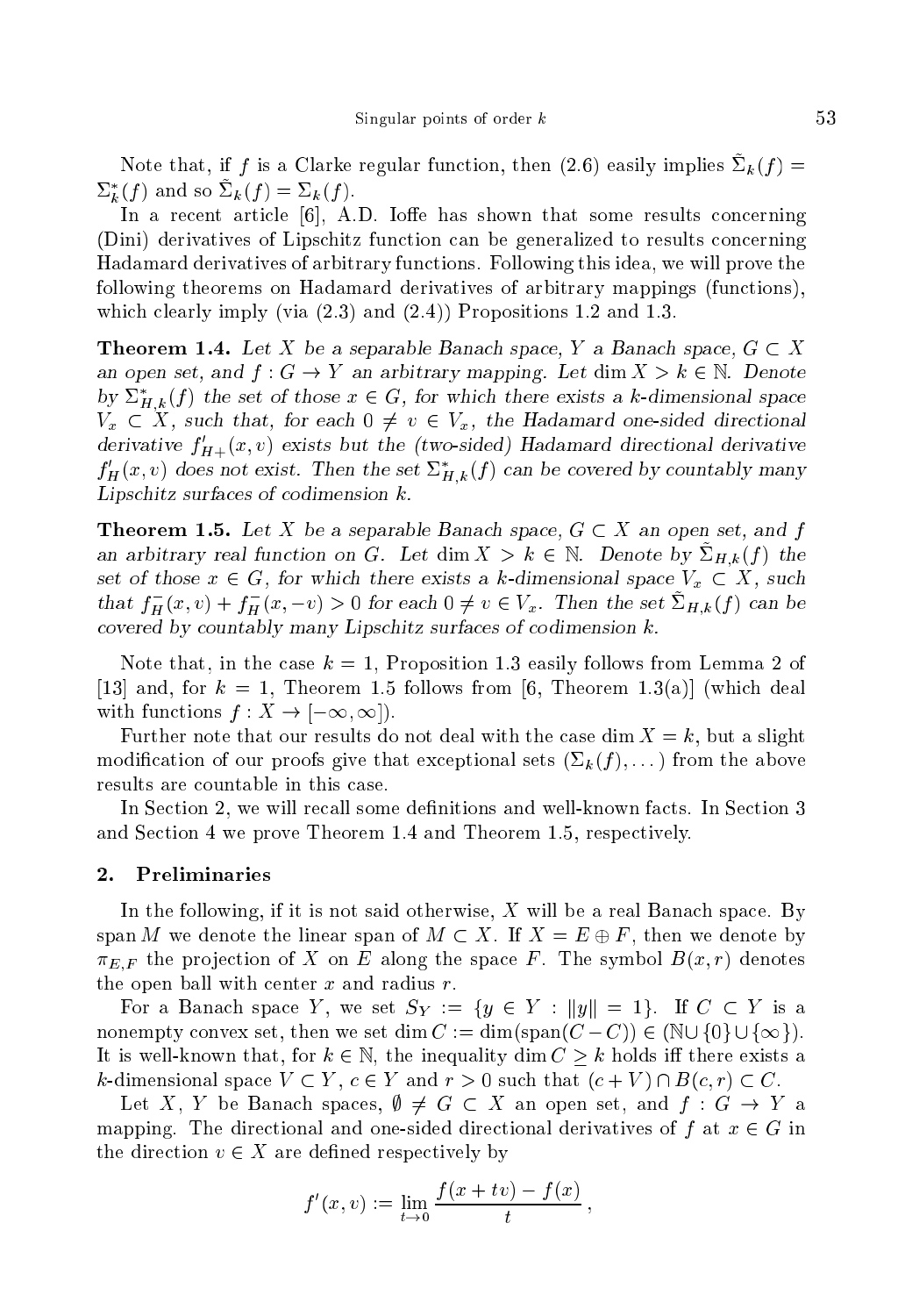54 L. Zajíček

$$
f'_{+}(x,v) := \lim_{t \to 0+} \frac{f(x+tv) - f(x)}{t}
$$

The Hadamard directional and one-sided directional derivatives of f at  $x \in G$  in the direction  $v \in X$  are defined respectively by

$$
f'_H(x, v) := \lim_{z \to v, t \to 0} \frac{f(x + tz) - f(x)}{t},
$$
  

$$
f'_{H+}(x, v) := \lim_{z \to v, t \to 0+} \frac{f(x + tz) - f(x)}{t}
$$

It is easy to see that  $f'(x, v)$  exists if and only if  $f'_{+}(x, -v) = -f'_{+}(x, v)$  and

(2.1) 
$$
f'_{H}(x, v) \text{ exists if and only if } f'_{H+}(x, -v) = -f'_{H+}(x, v).
$$

It is easy to prove that, if  $f'_{H}(x, v)$  exists for each  $v \in X$ , then

(2.2) 
$$
f'_H(x, \cdot)
$$
 is a continuous function.

It is well-known and easy to prove that, if  $f$  is locally Lipschitz on  $G$ , then

(2.3) 
$$
f'(x, v) = f'_H(x, v) \text{ (resp. } f'_+(x, v) = f'_{H^+}(x, v))
$$

whenever one of these two derivatives exists.

Now we suppose that  $f$  is a real function defined on an open subset  $G$  of  $X$ . The upper and lower (Dini) one-sided directional derivative of  $f$  at  $x$  in the direction  $v$  are defined respectively by

$$
d^+ f(x, v) := \lim_{t \to 0+} \sup_{t \to 0+} (f(x + tv) - f(x))t^{-1},
$$
  

$$
d^- f(x, v) := \liminf_{t \to 0+} (f(x + tv) - f(x))t^{-1}.
$$

Following  $[6]$  we denote the *upper and lower Hadamard one-sided directional* derivatives of  $f$  at  $x$  in the direction  $v$  by

$$
f_H^+(x, v) := \limsup_{z \to v, t \to 0+} (f(x + tz) - f(x))t^{-1},
$$
  
\n
$$
f_H^-(x, v) := \liminf_{z \to v, t \to 0+} (f(x + tz) - f(x))t^{-1}.
$$

It is well-known (cf.  $[6]$ ) and easy to prove that, if f is locally Lipschitz on G, then

(2.4) 
$$
d^+f(x,v) = f^+_H(x,v) \text{ and } d^-f(x,v) = f^-_H(x,v)
$$

for each  $x \in G$  and  $v \in X$ .

It is also well-known (cf.  $[6, p. 1021]$ ) and easy to prove that

 $(2.5)$  $f_H^-(x, \cdot)$  is a lower semicontinuous function.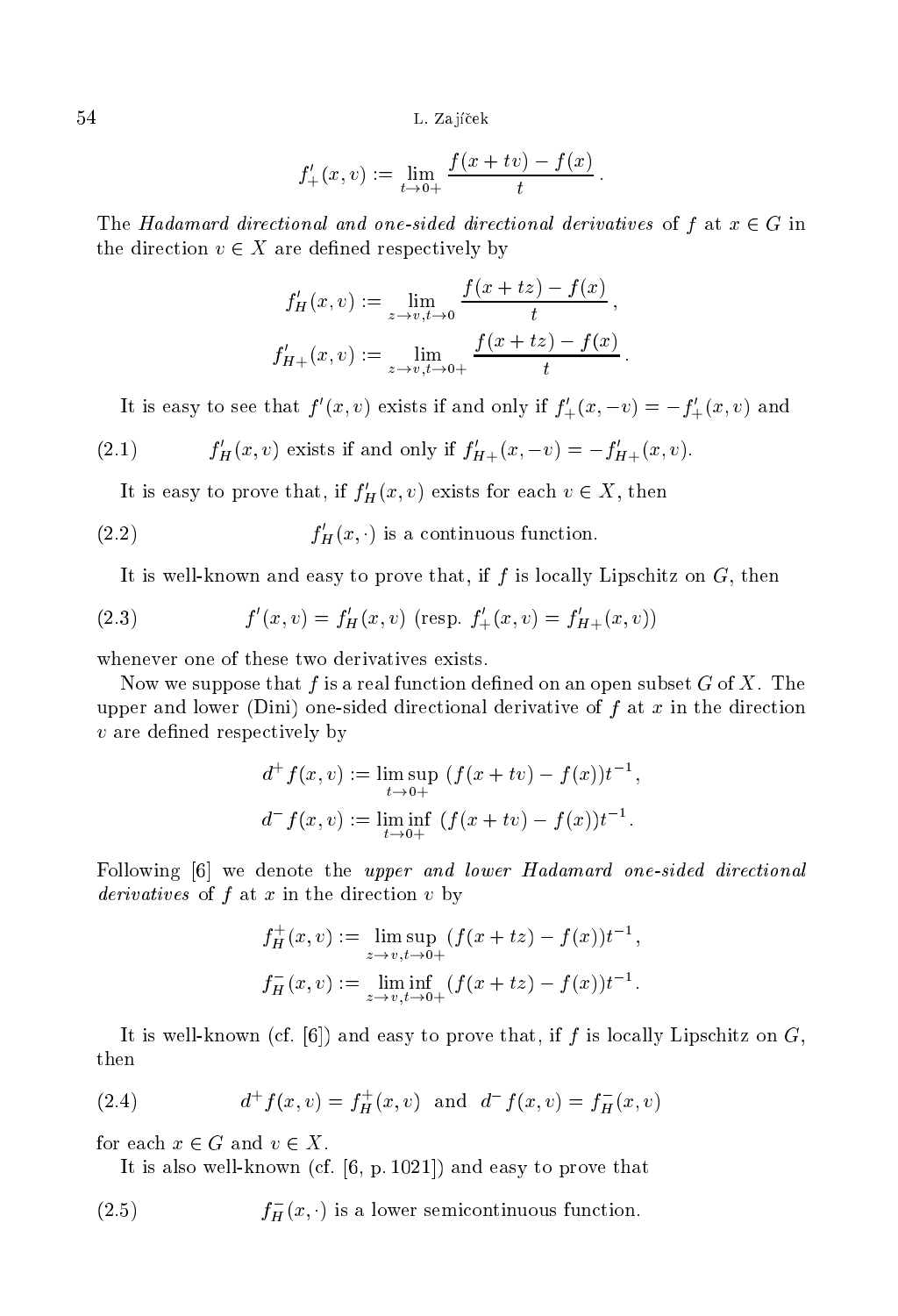Further we suppose that  $f$  is locally Lipschitz on  $G$ . Then

$$
f^{0}(a, v) := \limsup_{z \to a, t \to 0+} \frac{f(z + tv) - f(z)}{t}
$$

is the *Clarke derivative* of f at a in the direction  $v$  and

$$
\partial^C f(a) := \{ x^* \in X^* : \ x^*(v) \le f^0(a, v) \text{ for all } v \in X \}
$$

is the *Clarke subdifferential* of  $f$  at  $a$ . Recall that

(2.6) 
$$
f^{0}(a, \cdot)
$$
 is a convex function,

 $\partial^C f(a)$  is a nonempty convex set, and

(2.7) 
$$
f^{0}(a,v) = \max\{x^{*}(v): x^{*} \in \partial^{C} f(a)\}.
$$

We say that f is *Clarke regular* at  $x \in G$  if  $f^0(x, v) = f'_+(x, v)$  for each  $v \in X$ . We say that  $f$  is Clarke regular on  $G$ , if  $f$  is Clarke regular at each point of  $G$ .

Let X be a Banach space and Y, Z be closed non-trivial (i.e., different from  $\{0\}$ ) subspaces of X. Then the gap between Y and Z (called also the opening or the deviation of  $Y$  and  $Z$ ) is defined by

$$
\gamma(Y,Z) = \max\{\sup_{y \in Y \cap S(X)} \text{dist}(y,Z), \sup_{z \in Z \cap S(X)} \text{dist}(z,Y)\}.
$$

The gap need not be a metric on the set of all non-trivial subspaces of  $X$ ; this property has the *distance*  $\rho(Y, Z)$  (called also the spherical opening) between Y and Z defined as the Hausdorff distance between  $Y \cap S(X)$  and  $Z \cap S(X)$ . It is well-known (see e.g., [7]) that always

$$
\rho(Y, Z)/2 \le \gamma(Y, Z) \le \rho(Y, Z).
$$

For each  $k \in \mathbb{N}$ , we will denote by  $\mathcal{V}_k(X)$  the set of all k-dimensional subspaces of X equipped with the metric  $\rho$ . We will need the following fact; because of the la
k of a referen
e we supply a proof.

**Lemma 2.1.** Let X be a separable Banach space and  $k \in \mathbb{N}$ . Then  $\mathcal{V}_k(X)$  is a separate metric metric metric metric metric metric metric metric metric metric metric metric metric metric met<br>Expanding

**PROOF:** Let C be a countable dense subset of X. Denote by  $\mathcal{D}_k$  the set of all spaces from  $\mathcal{V}_k(X)$  which has a basis formed by elements of C. Then  $\mathcal{D}_k$  is clearly countable. To prove that  $\mathcal{D}_k$  is dense in  $\mathcal{V}_k(X)$ , consider an arbitrary  $V \in \mathcal{V}_k(X)$  with the basis  $v_1, \ldots, v_k$ . For each  $\varepsilon > 0$ , we can by [14, Lemma 2.4] find  $\delta > 0$  such that the inequalities  $||w_1 - v_1|| < \delta, \ldots, ||w_k - v_k|| < \delta$  imply that  $W := \text{span}\{w_1, \ldots, w_k\} \in V_k(X)$  and  $\gamma(V, W) < \varepsilon$ . So, using (2.8) and the density of C in X, we easily obtain that V belongs to the closure of  $\mathcal{D}_k$ .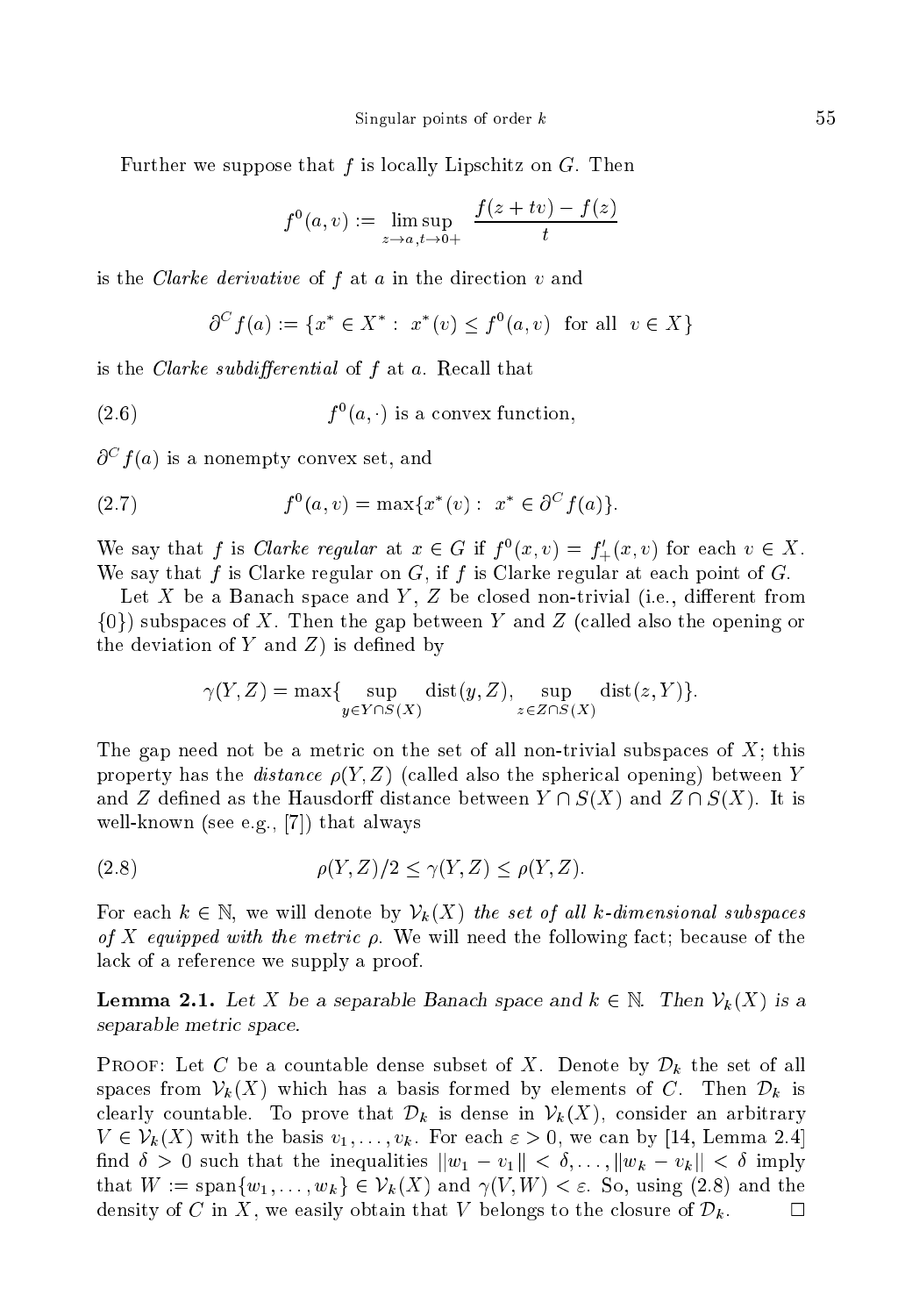**Definition 2.2.** Let X be a Banach space and  $A \subset X$ .

- (i) Let F be a closed subspace of X. We say that A is an F-Lipschitz surface if there exists a topological complement  $E$  of  $F$  and a Lipschitz mapping  $\varphi: E \to F$  such that  $A = \{x + \varphi(x): x \in E\}.$
- (ii) Let  $1 \leq n \leq \dim X$  be a natural number. We say that  $A \subset X$  is a Lipschitz surface of codimension  $n$  if  $A$  is an  $F$ -Lipschitz surface for some *n*-dimensional space  $F \subset X$ . A Lipschitz surface of codimension 1 is said to be a *Lipschitz hypersurface*.

Note that the sets which can be covered by countably many Lipschitz hypersurfaces are sometimes called sparse sets (see [13] and [6]).

If X is a Banach space,  $A \subset X$  and  $x \in X$ , then we denote by  $T(A, x)$  the Bouligand's tangent (or contingent) cone of A at x. Recall that  $v \in T(A, x)$  if and only if there exist sequences  $v_n \to v$  and  $t_n \to 0$ + such that  $x + t_n v_n \in A$ ,  $n \in \mathbb{N}$ . We will need the following fact which is essentially a reformulation of [9, Lemma  $2.10$ .

**Lemma 2.3.** Let X be a Banach space and V a finite dimensional subspace of X with dim  $X > \dim V > 1$ . Let  $A \subset X$  and let  $T(A, a) \cap V = \{0\}$  for each  $a \in A$ . Then A can be covered by countably many V-Lipschitz surfaces.

Recall that, if  $A \subset X^*$ , then

$$
A_{\perp} := \{x \in X : x^*(x) = 0 \text{ for each } x^* \in A\}
$$

is a closed linear subspace of X. It is well-known and easy to prove that if  $Z \subset X^*$ is a linear space and  $k \in \mathbb{N}$ , then

$$
(2.9) \t\dim Z \ge k \Leftrightarrow \text{codim } Z_{\perp} \ge k.
$$

Now suppose that f is a Clarke regular function on an open set  $G \subset X$  and  $a \in G$ . Consider the closed linear space  $L_a := (\partial f(a) - \partial f(a))_{+} = (\text{span}(\partial f(a) \partial f(a))$ . Then

(2.10) 
$$
L_a = \{v \in X : f'(a, v) \text{ exists}\}.
$$

This fact immediately follows from the observation that  $f'(a, v)$  exists iff

$$
0 = f'_{+}(a, v) + f'_{+}(a, -v) = f^{0}(a, v) + f^{0}(a, -v)
$$
  
=  $\sup\{y_{1}(v) : y_{1} \in \partial f(a)\} + \sup\{y_{2}(-v) : y_{2} \in \partial f(a)\}$   
=  $\sup\{y_{1}(v) : y_{1} \in \partial f(a)\} - \inf\{y_{2}(v) : y_{2} \in \partial f(a)\}$   
=  $\sup\{(y_{1} - y_{2})(v) : y_{1} \in \partial f(a), y_{2} \in \partial f(a)\}.$ 

Using (2.10), it is easy to show that, for each  $k \in \mathbb{N}$ ,

(2.11) 
$$
a \in \Sigma_k^*(f) \text{ if and only if } \operatorname{codim}(L_a) \geq k.
$$

After these observations, we easily obtain the following fact.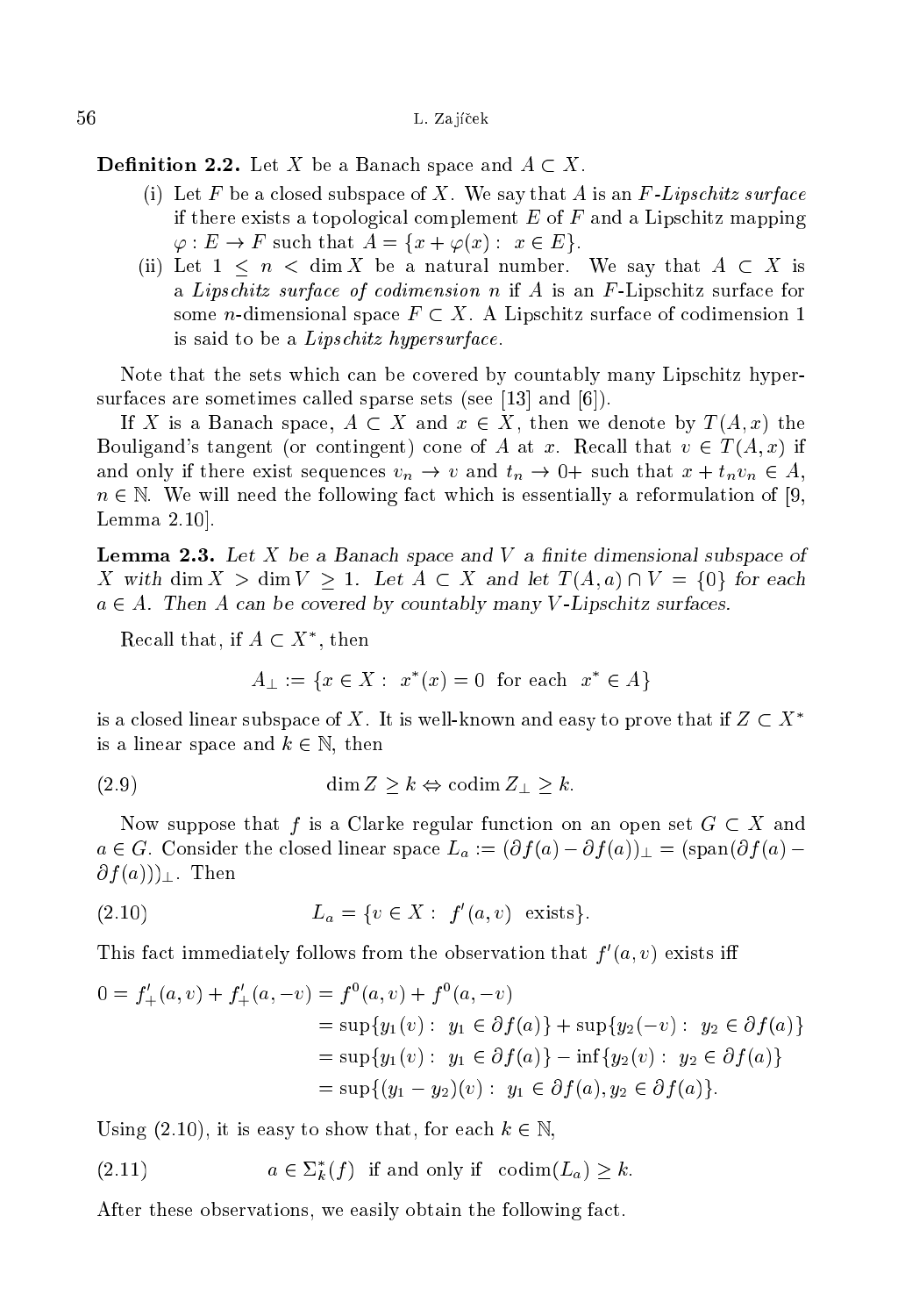**Lemma 2.4.** Let f be a Clarke regular function on an open set  $G \subset X$  and  $k \in \mathbb{N}$ . Then  $\Sigma_k (f) = \Sigma_k^* (f)$ .

**PROOF:** Let  $a \in G$ . Set  $Z := \text{span}(\partial f(a) - \partial f(a))$ ; so  $a \in \Sigma_k(f)$  if and only if dim(Z) > k. By (2.9), the latter condition is equivalent to codim  $Z_{\perp}$  =  $\operatorname{codim}(L_a) \geq k$ , which is equivalent to  $a \in \Sigma_k^*(f)$  by  $(2.11)$ .

## 3. Proof of Theorem 1.4

We will first prove two lemmas and then show that they easily imply Theorem 1.4.

**Lemma 3.1.** Let X and Y be Banach spaces and  $f : X \rightarrow Y$  an arbitrary mapping. For each finitely dimensional space  $V \subset X$  and  $n, p \in \mathbb{N}$ , denote

- (a) by B<sub>V</sub> the set of all  $a \in X$  such that, for each  $0 \neq v \in V$ , the one-sided Hadamard derivative  $f'_{H+}(a, v)$  exists, but the (bilateral) Hadamard derivative  $f'_{H}(a, v)$  does not exist, and
- (b) by  $B_{V,n,p}$  the set of all  $a \in X$  such that

(3.1) 
$$
\left\| \frac{f(a + \tau w) - f(a)}{\tau} - \frac{f(a + tz) - f(a)}{t} \right\| < 1/4n,
$$

$$
\left\| \frac{f(a + \tau w) - f(a)}{\tau} + \frac{f(a - tz) - f(a)}{t} \right\| > 1/n,
$$

whenever  $t, \tau \in (0, 1/p), v \in S_V$ , and  $w, z \in X$  fulfil  $||v-w|| < 1/p$ ,  $||v-w||$  $|z| < 1/p$ .

Let  $k \in \mathbb{N}$ , and let  $\mathcal{D}_k$  be a dense countable subset of  $\mathcal{V}_k := \mathcal{V}_k(X)$  (see Lemma 2.1). Then

(i)

$$
B_V \subset \bigcup_{n,p=1}^{\infty} B_{V,n,p}
$$
 for each  $V \in \mathcal{V}_k$ , and

(ii)

$$
\bigcup_{V \in \mathcal{V}_k} B_V \subset \bigcup_{U \in \mathcal{D}_k, n \in \mathbb{N}, p \in \mathbb{N}} B_{U,n,p}.
$$

**PROOF:** Consider arbitrary  $k \in \mathbb{N}$ ,  $V \in \mathcal{V}_k$  and  $a \in B_V$ . For  $v \in S_V$ , denote  $e(v) := \|f'_{H+}(a,v)+f'_{H+}(a,-v)\|$ . Since  $f'_{H+}(a,\cdot)$  is continuous on X (see (2.2)), the function e is continuous as well. Since  $S_V$  is compact and e is strictly positive on  $S_V$  by (2.1), we can find  $n \in \mathbb{N}$  such that  $e(v) > 2/n$  for each  $v \in S_V$ . Using the definition of  $f'_{H+}(a, v)$  and  $f'_{H+}(a, -v)$ , we can find, for each  $v \in S_V$ , a number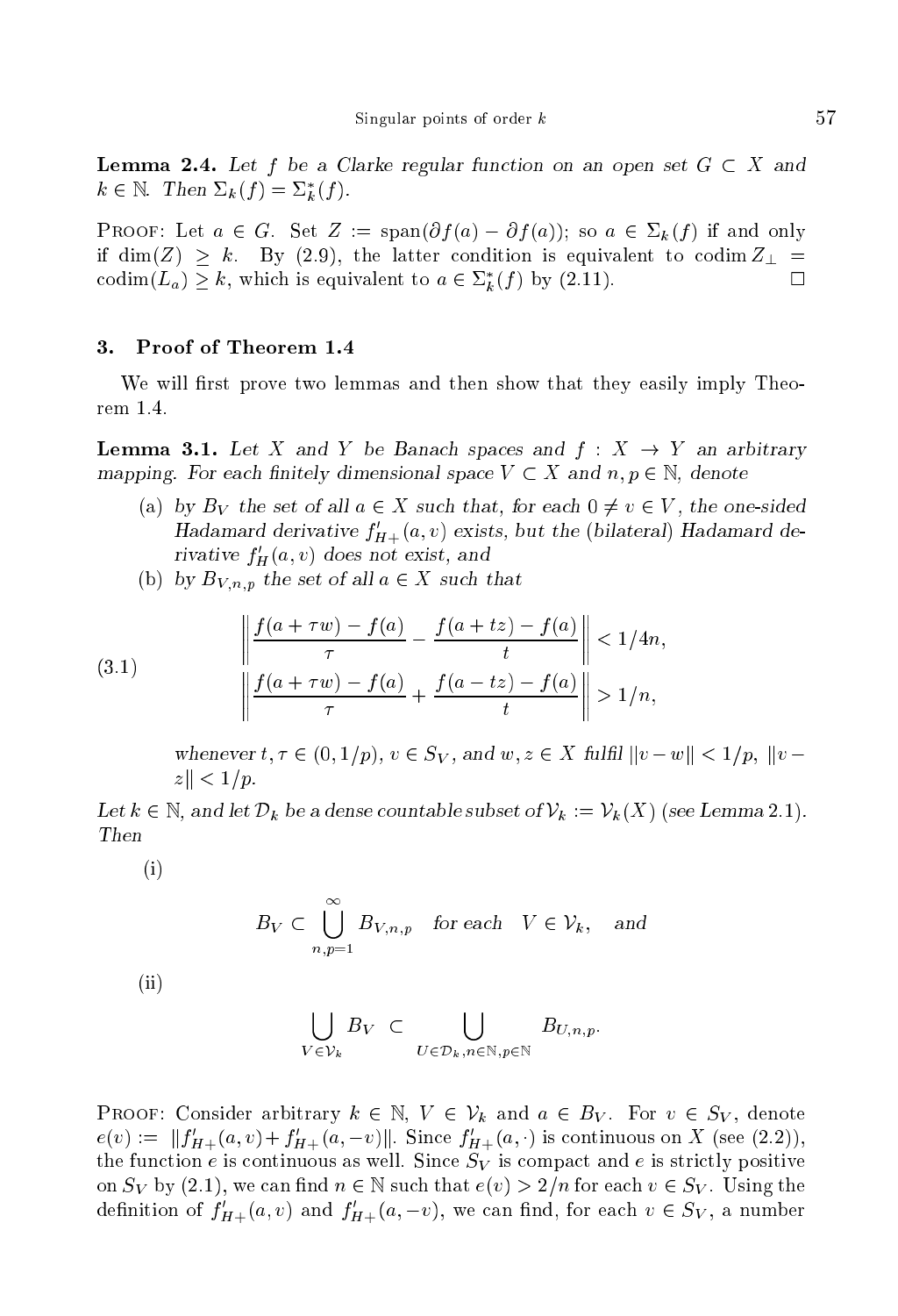$\delta_v > 0$  such that

(3.2) 
$$
\left\| \frac{f(a+tz) - f(a)}{t} - f'_{H+}(a, v) \right\| < \frac{1}{8n}
$$

$$
\left\| \frac{f(a-tz) - f(a)}{t} - f'_{H+}(a, -v) \right\| < \frac{1}{8n}
$$

whenever  $||z - v|| < \delta_v$  and  $0 < t < \delta_v$ .

Since  $S_V$  is compact, we can find a finite set  $F \subset S_V$  such that

$$
(3.3) \t S_V \subset \bigcup_{v \in F} B(v, \delta_v/4).
$$

Choose  $p \in \mathbb{N}$  such that  $1/p < \min\{\delta_v/4 : v \in F\}.$ 

Now we will show that

(3.4) if 
$$
U \in \mathcal{V}_k
$$
 and  $\rho(U, V) < 1/p$ , then  $a \in B_{U, n, p}$ .

The condition (3.4) clearly implies (i) and (since  $\mathcal{D}_k$  is dense in  $\mathcal{V}_k$ ) also (ii).

So suppose that  $U \in \mathcal{V}_k$  with  $\rho(U, V) < 1/p$  be given. To prove  $a \in B_{U,n,p}$ , consider arbitrary  $t, \tau \in (0, 1/p), u \in S_U$ , and  $w, z \in X$  fulfilling  $||u - w|| <$  $1/p, \|u-z\| < 1/p.$  Since  $\rho(U,V) < 1/p$ , we can find  $\tilde{v} \in S_V$  with  $\|u-\tilde{v}\| < 1/p$ . By (3.3) we choose  $v \in F$  such that  $||v - \tilde{v}|| < \delta_v/4$ . Then  $||v - z|| \le ||v - \tilde{v}|| +$  $\|\tilde{v} - u\| + \|u - z\| < \delta_v$ , and so (3.2) implies

$$
\left\| \frac{f(a+tz) - f(a)}{t} - f'_{H+}(a, v) \right\| < \frac{1}{8n},
$$
\n
$$
\left| \frac{f(a-tz) - f(a)}{t} - f'_{H+}(a, -v) \right| < \frac{1}{8n}.
$$

Similarly we obtain  $||v - w|| < \delta_v$ , and so (3.2) implies

$$
\left|\frac{f(a+\tau w)-f(a)}{\tau}-f'_{H+}(a,w)\right|<\frac{1}{8n}.
$$

Therefore

$$
\left\| \frac{f(a+\tau w)-f(a)}{\tau} - \frac{f(a+tz)-f(a)}{t} \right\| < \frac{1}{4n}
$$

and

$$
\left\| \frac{f(a+tw) - f(a)}{\tau} + \frac{f(a-tz) - f(a)}{t} \right\| > \|f_H^-(a, v) + f_H^-(a, -v)\| - \frac{1}{4n}
$$

$$
= e(v) - \frac{1}{4n} > \frac{1}{n}.
$$

So  $a \in B_{U,n,p}$ .

 $\Box$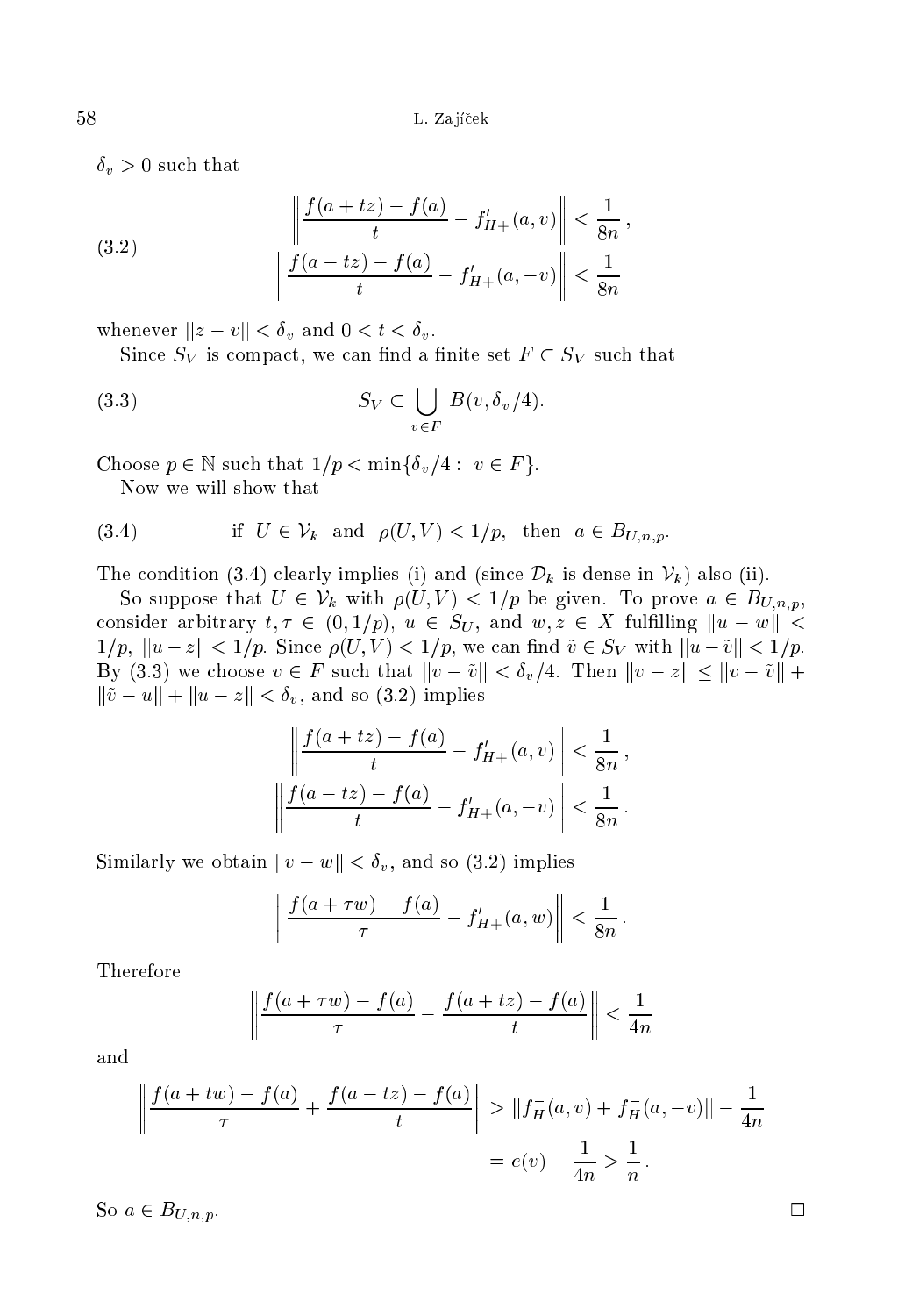**Lemma 3.2.** Let X and Y be Banach spaces and  $f: X \rightarrow Y$  an arbitrary mapping. Let dim  $X > k \in \mathbb{N}$  and let  $V \subset X$  be a space of dimension k. Let  $B = B_V$  or  $B = B_{V,n,p}$ , where  $B_V$  and  $B_{V,n,p}$  are as in Lemma 3.1. Then B can be covered by countably many V-Lipschitz surfaces.

**PROOF:** By Lemma 3.1(i), it is sufficient to prove the statement for  $B := B_{V,n,n}$ (where  $n, p \in \mathbb{N}$ ). By Lemma 2.3, it is sufficient to prove that  $T(B, x) \cap V = \{0\}$  for each  $x \in B$ . Suppose to the contrary that there exist  $x \in B$  and  $v \in T(B, x) \cap V$ . We can and will suppose that  $||v|| = 1$ . Set  $\tau := \frac{1}{2p}$ ,  $y := x + \tau v$  and  $C :=$ <u> $\frac{|f(y)-f(x)|}{\tau}$ </u>. Since  $v \in T(B, x)$ , we can clearly find  $z \in X$  with  $||z - v|| < 1/p$  and  $0 < t < \frac{1}{4np^2(C+1)}$  such that  $a := x + tz \in B$ . Since  $x \in B = B_{V,n,p}$ , we have

(3.5) 
$$
\left\| \frac{f(y) - f(x)}{\tau} - \frac{f(a) - f(x)}{t} \right\| < \frac{1}{4n}
$$

Set  $w := 2p(y - a)$ . Then  $t, \tau \in (0, 1/p)$ ,  $||v - z|| < 1/p$  and also

$$
||v - w|| = ||2p(y - x) - 2p(y - a)|| = 2p||a - x|| = 2pt||z|| < 2p \cdot \frac{1}{4p^2} \cdot 2 = 1/p.
$$

Consequently, since  $x = a - tz$ ,  $y = a + \tau w$  and  $a \in B = B_{V,n,p}$ , we have by (3.1)

(3.6) 
$$
\left\| \frac{f(y) - f(a)}{\tau} + \frac{f(x) - f(a)}{t} \right\| > \frac{1}{n}
$$

Using  $(3.5)$  and  $(3.6)$ , we obtain

$$
\left\| \frac{f(x) - f(a)}{\tau} \right\| \ge \left\| \frac{f(y) - f(a)}{\tau} + \frac{f(x) - f(a)}{t} \right\|
$$

$$
-\left\| \frac{f(y) - f(x)}{\tau} - \frac{f(a) - f(x)}{t} \right\| > \frac{1}{2n}.
$$

Consequently,  $|| f(x) - f(a)|| > \frac{1}{4np}$ . On the other hand, by (3.5) and the definitions of  $C$  and  $t$ , we obtain

$$
||f(x) - f(a)|| = t \left\| \frac{f(x) - f(a)}{t} \right\| \le t \left( C + \frac{1}{4n} \right) < \frac{1}{4np},
$$

which is a contradiction.

**PROOF OF THEOREM 1.4:** By definition of  $\Sigma_{H,k}^*(f)$  and Lemma 3.1(ii), we have

$$
\Sigma_{H,k}^*(f) = \bigcup_{V \in \mathcal{V}_k} B_V \subset \bigcup_{U \in \mathcal{D}_k, n \in \mathbb{N}, p \in \mathbb{N}} B_{U,n,p}
$$

Since  $\mathcal{D}_k$  is countable, the assertion of Theorem 1.4 follows from Lemma 3.2.  $\Box$ 

 $\Box$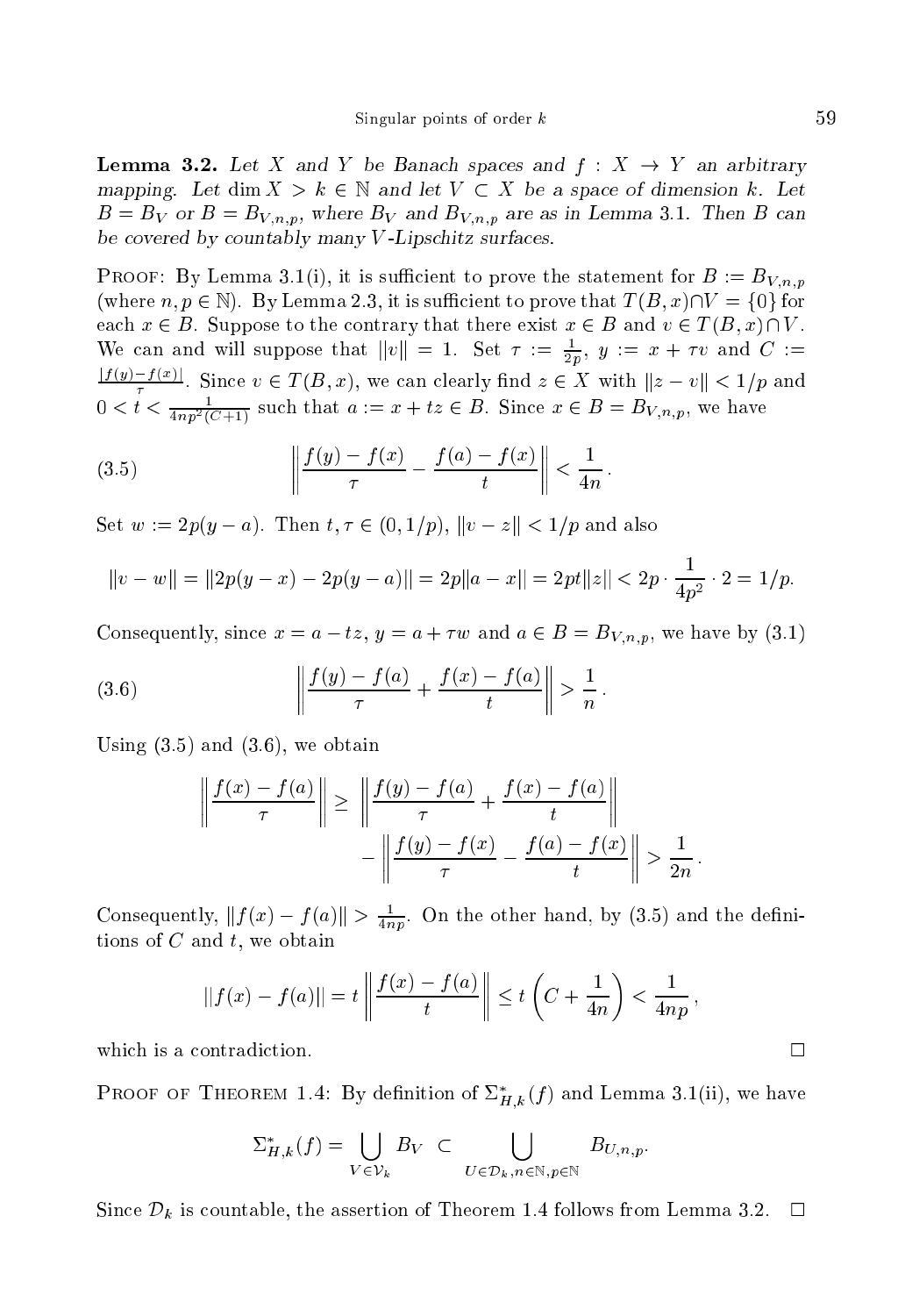#### 4. Proof of Theorem 1.5

We will first prove two lemmas and then show that they easily imply Theorem 1.5.

**Lemma 4.1.** Let  $X$  be a Banach space and  $f$  a real function on  $X$ . For each finitely dimensional space  $V \subset X$  and  $n \in \mathbb{N}$ , denote

(a) by  $A_V$  the set of all  $a \in X$  such that

(4.1) 
$$
f_H^-(a, v) + f_H^-(a, -v) > 0 \quad \text{for each} \quad 0 \neq v \in V
$$

and

(b) by  $A_{V,n}$  the set of all  $a \in A_V$  such that

(4.2) 
$$
\frac{f(a+\tau w)-f(a)}{\tau}+\frac{f(a-tz)-f(a)}{t} > 1/n,
$$

whenever  $t, \tau \in (0, 1/n), v \in S_V$ , and  $w, z \in X$  fulfil  $||v - w|| < 1/n$ ,  $||v - z|| < 1/n$ .

Let  $k \in \mathbb{N}$ , and let  $\mathcal{D}_k$  be a dense countable subset of  $\mathcal{V}_k := \mathcal{V}_k(X)$  (see Lemma 2.1). Then

(i)

$$
A_V = \bigcup_{n=1}^{\infty} A_{V,n} \quad \text{for each } V \in \mathcal{V}_k, \text{ and}
$$

(ii)

$$
\bigcup_{V \in \mathcal{V}_k} A_V = \bigcup_{U \in \mathcal{D}_k} A_U.
$$

PROOF: Consider arbitrary  $k \in \mathbb{N}$ ,  $V \in \mathcal{V}_k$  and  $a \in A_V$ . For  $0 \neq v \in V$ , denote  $e(v) := f_H^-(a, v) + f_H^-(a, -v)$ . Since  $f_H^-(a, \cdot)$  is lower semicontinuous on X (see  $(2.5)$ , the function e is lower semicontinuous as well. Since  $S_V$  is compact and e is strictly positive on  $S_X$ , we can find  $\varepsilon > 0$  such that  $e(v) > \varepsilon$ ,  $v \in S_Y$ . Using the lower semicontinuity of  $f^-_H(a,\cdot)$  and the definition of  $f^-_H(a,v),$  we can find, for each  $v \in S_V$ , a number  $\delta_v > 0$  such that

(4.3) 
$$
f_H^-(a, u) > f_H^-(a, v) - \frac{\varepsilon}{8}
$$
 and  $f_H^-(a, -u) > f_H^-(a, -v) - \frac{\varepsilon}{8}$ ,  
whenever  $||u - v|| < \delta_v$ 

and

$$
\frac{f(a+tz) - f(a)}{t} > f_H^-(a, v) - \frac{\varepsilon}{8} \text{ and } \frac{f(a-tz) - f(a)}{t} > f_H^-(a, -v) - \frac{\varepsilon}{8}
$$
\n
$$
\text{whenever } ||z - v|| < \delta_v \text{ and } 0 < t < \delta_v.
$$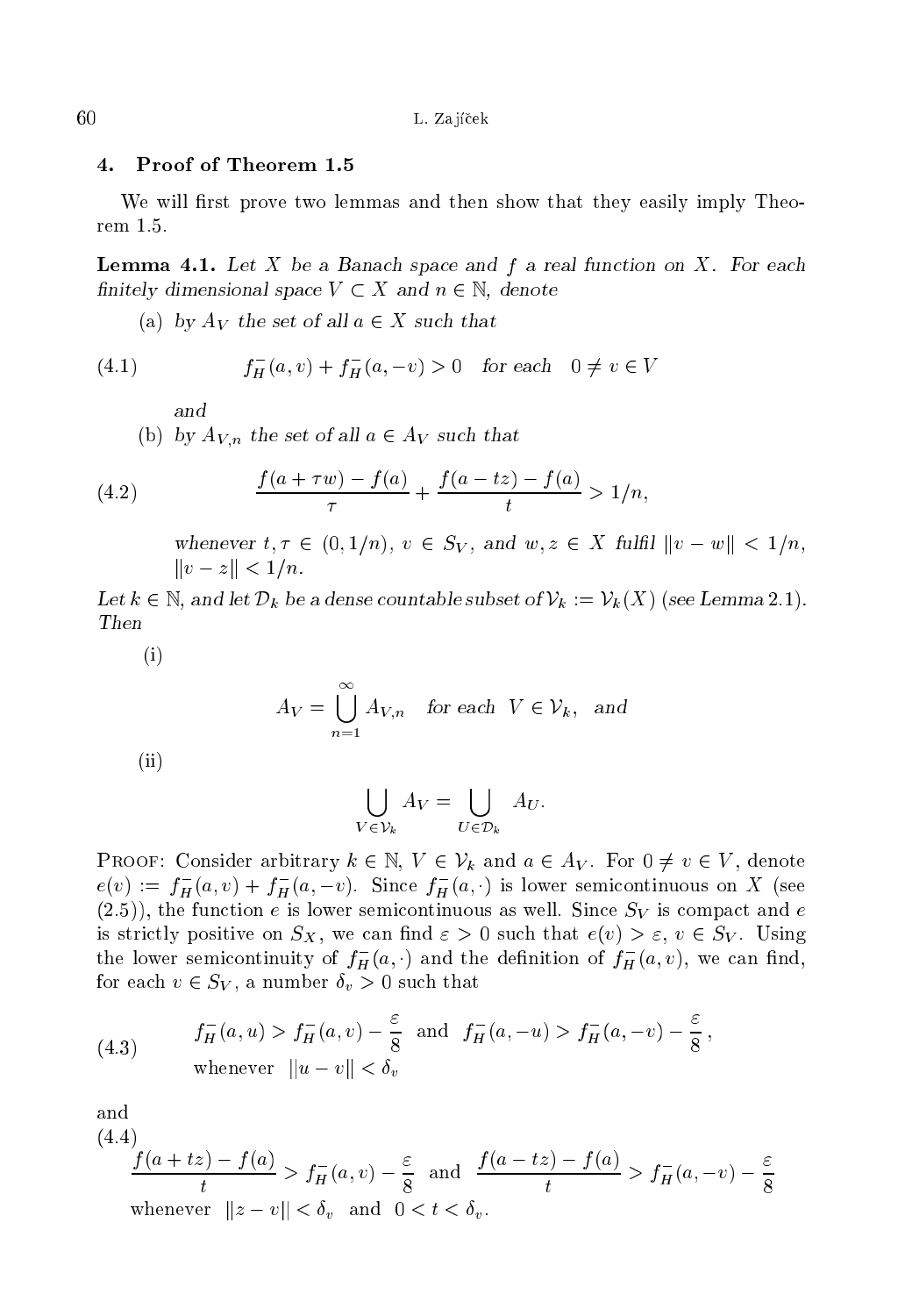Since  $S_V$  is compact, we can find a finite set  $F \subset S_V$  such that

(4.5) 
$$
S_V \subset \bigcup_{v \in F} B(v, \delta_v/4).
$$

Choose  $n \in \mathbb{N}$  such that  $1/n < \min(\{\delta_v/4 : v \in F\} \cup \{\varepsilon/2\})$ . To prove (i), it is sufficient to show that  $a \in A_{V,n}$ . To this end, suppose that  $t, \tau \in (0,1/n)$ ,  $v \in S_V$ , and  $w, z \in X$  fulfilling  $||v - w|| < 1/n$ ,  $||v - z|| < 1/n$  are given. By (4.5), we can choose  $v^* \in F$  such that  $||v - v^*|| < \delta_{v^*}/4$ . Then  $||w - v^*|| <$  $||v - w|| + ||v - v^*|| < 1/n + \delta_{v^*}/4 < \delta_{v^*}$ , and similarly  $||z - v^*|| < \delta_{v^*}$ . Since also  $t, \tau \in (0, 1/n) \subset (0, \delta_{v^*})$ , we obtain by (4.4)

$$
\frac{f(a+tw)-f(a)}{\tau} + \frac{f(a-tz)-f(a)}{t} > f_H^-(a, v^*) - \frac{\varepsilon}{8} + f_H^-(a, -v^*) - \frac{\varepsilon}{8} \\
&> \varepsilon - \frac{\varepsilon}{4} > \frac{1}{n}.
$$

To prove (ii), it is sufficient to prove that if  $U \in \mathcal{V}_k$  and  $\rho(V, U) < 1/n$ , then  $a \in A_U$ . To this end, choose an arbitrary  $u \in S_U$ . Since  $\rho(V, U) < 1/n$ , we can find  $\tilde{v} \in S_V$  with  $\|\tilde{v} - u\| < 1/n$  and by  $(4.5)$   $v \in F$  with  $\|\tilde{v} - v\| < \delta_v/4$ . Then  $||v-u|| < 1/n + \delta_v/4 < \delta_v$  and (4.3) implies

$$
f_H^-(a, u) + f_H^-(a, -u) > f_H^-(a, v) - \frac{\varepsilon}{8} + f_H^-(a, -v) - \frac{\varepsilon}{8} > e(v) - \frac{\varepsilon}{4} > 0.
$$

So clearly  $a \in A_U$ .

**Lemma 4.2.** Let X be a Banach space and f a real function on X. Let dim  $X >$  $k \in \mathbb{N}$  and let  $V \subset X$  be a space of dimension k. Let  $A_V$  be as in Lemma 4.1. Then  $A_V$  can be covered by countably many V-Lipschitz surfaces.

PROOF: By Lemma 4.1(i), it is sufficient to prove that each  $A := A_{V,n}$  (where  $n \in \mathbb{N}$  can be covered by countably many V-Lipschitz surfaces. By Lemma 2.3, it is sufficient to prove that  $T(A, x) \cap V = \{0\}$  for each  $x \in A$ .

Suppose to the contrary that there exist  $x \in A$  and  $v \in T(A,x) \cap V$ . We can and will suppose that  $||v|| = 1$ . To infer a contradiction, we will distinguish the cases  $f_H^-(x, v) = \infty$  and  $f_H^-(x, v) < \infty$ .

If  $f_H^-(x,v) = \infty$ , set  $\tau := \frac{1}{n}$ ,  $y := x + \tau v$  and  $p := |f(y) - f(x)|$ . Since  $v \in T(A, x)$  and  $f_{\overline{H}}(x, v) = \infty$ , we can clearly find  $z \in X$  with  $||z - v|| < 1/n$  and  $0 < t < \frac{1}{4n^2}$  such that  $a := x + tz \in A$  and  $\frac{f(a) - f(x)}{t} > 2np$ . Set  $w := 2n(y - a)$ . Then  $\tau, t \in (0, 1/n)$ ,  $||v - z|| < 1/n$  and also

$$
||v - w|| = ||2n(y - x) - 2n(y - a)|| = 2n||a - x|| = 2nt||z|| < 2n \cdot \frac{1}{4n^2} \cdot 2 = \frac{1}{n}.
$$

Consequently, since  $x = a - tz$ ,  $y = a + \tau w$  and  $a \in A = A_{V,n}$ , we have by (4.2)

$$
\frac{f(y) - f(a)}{\tau} > \frac{f(a) - f(x)}{t} + \frac{1}{n} > 2np.
$$

$$
\sqsubseteq
$$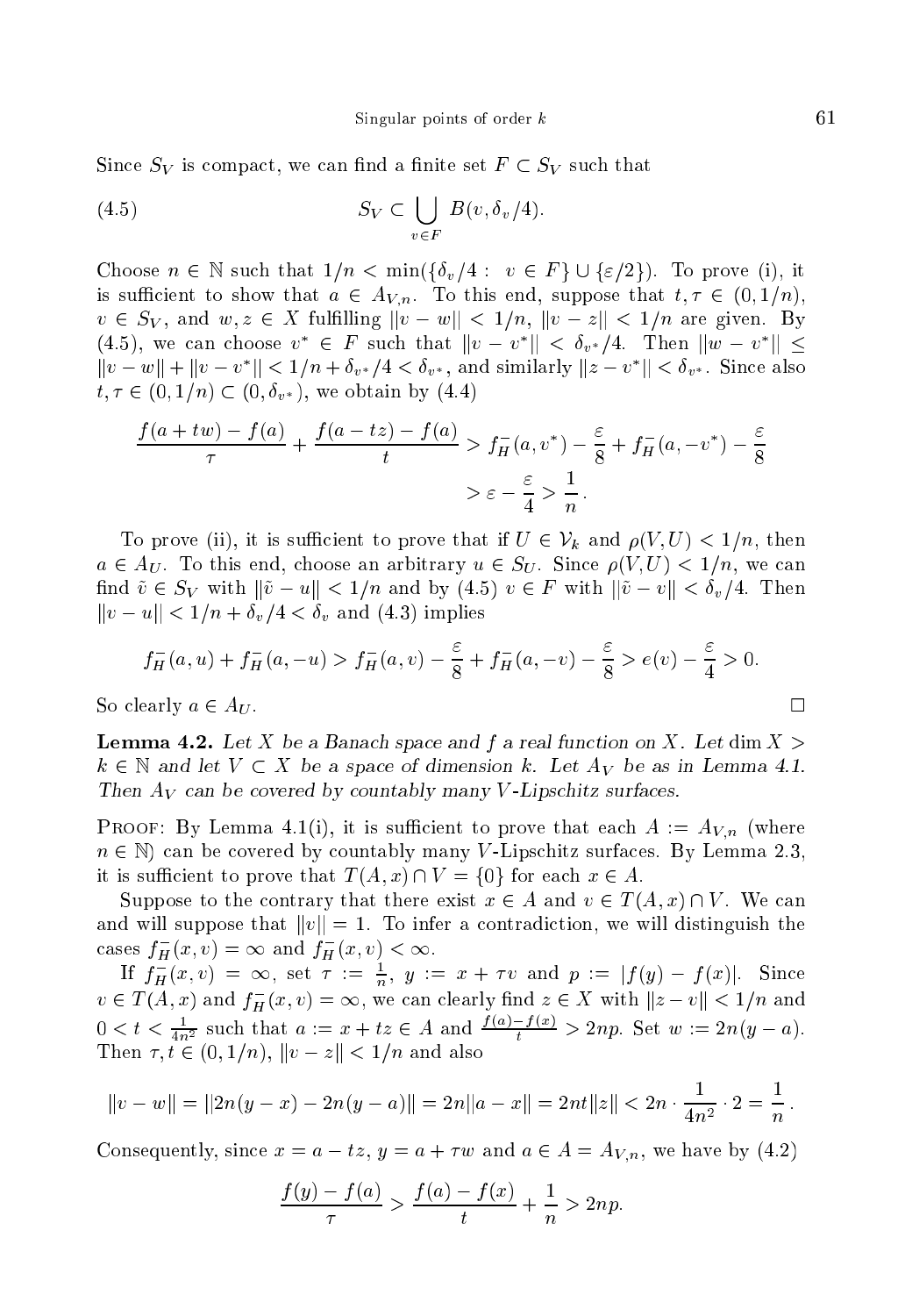Therefore

$$
p \ge f(y) - f(x) = (f(y) - f(a)) + (f(a) - f(x)) > \tau \cdot \frac{f(y) - f(a)}{\tau} + 0 \ge \frac{1}{2n} \cdot 2np = p,
$$

which is a contradiction.

If  $D := f_H^-(x, v) < \infty$ , then the definition of  $A = A_{V,n}$  yields  $D \in \mathbb{R}$ . By the definition of  $f_H^-(x, v)$ , we can find  $\tilde{u} \in X$  with  $\|\tilde{u}\| < \frac{1}{4n}$  and  $0 < \tau < \frac{1}{4n}$  such that  $y := x + \tau(v + \tilde{u})$  satisfies

(4.6) 
$$
\frac{f(y) - f(x)}{\tau} < D + \frac{1}{4n}
$$

Since  $v \in T(A, x)$  and  $f_H^-(x, v) = D \in \mathbb{R}$ , we can clearly find  $z \in X$  with  $||z - v|| < \frac{1}{4n}$  and  $0 < t < \frac{\tau}{4n(|D - \frac{1}{4n}| + 1)}$  such that  $a := x + tz \in A$  and

(4.7) 
$$
\frac{f(a) - f(x)}{t} > D - \frac{1}{4n}
$$

Set  $w := \frac{y-a}{\tau}$ . Then  $\tau, t \in (0, 1/n)$ ,  $||v - z|| < 1/n$  and also

$$
||w - v|| \le \left\| \frac{y - a}{\tau} - \frac{y - x}{\tau} \right\| + ||\tilde{u}|| \le \frac{||a - x||}{\tau} + \frac{1}{4n} \le \frac{2t}{\tau} + \frac{1}{4n} < \frac{1}{n}
$$

Consequently, since  $x = a - tz$ ,  $y = a + \tau w$  and  $a \in A = A_{V,n}$ , we have by (4.2)

(4.8) 
$$
\frac{f(y) - f(a)}{\tau} > \frac{f(a) - f(x)}{t} + \frac{1}{n} > D - \frac{1}{4n} + \frac{1}{n} > D + \frac{1}{2n}
$$

Using  $(4.6)$ ,  $(4.8)$  and  $(4.7)$ , we obtain

$$
\tau\left(D+\frac{1}{4n}\right) > f(y) - f(x) = (f(y) - f(a)) + (f(a) - f(x))
$$

$$
> \tau\left(D+\frac{1}{2n}\right) + t\left(D-\frac{1}{4n}\right).
$$

Consequently  $t \cdot |D - \frac{1}{4n}| > \tau(\frac{1}{4n})$ , which contradicts  $t < \frac{\tau}{4n(|D - \frac{1}{4n}| + 1)}$ .  $\Box$ 

PROOF OF THEOREM 1.5: By definition of  $\tilde{\Sigma}_{H,k}(f)$  and Lemma 4.1(ii), we have

$$
\tilde{\Sigma}_{H,k}(f) = \bigcup_{V \in \mathcal{V}_k} A_V = \bigcup_{U \in \mathcal{D}_k} A_U.
$$

Since  $\mathcal{D}_k$  is countable, the assertion of Theorem 1.5 follows from Lemma 4.2.  $\Box$